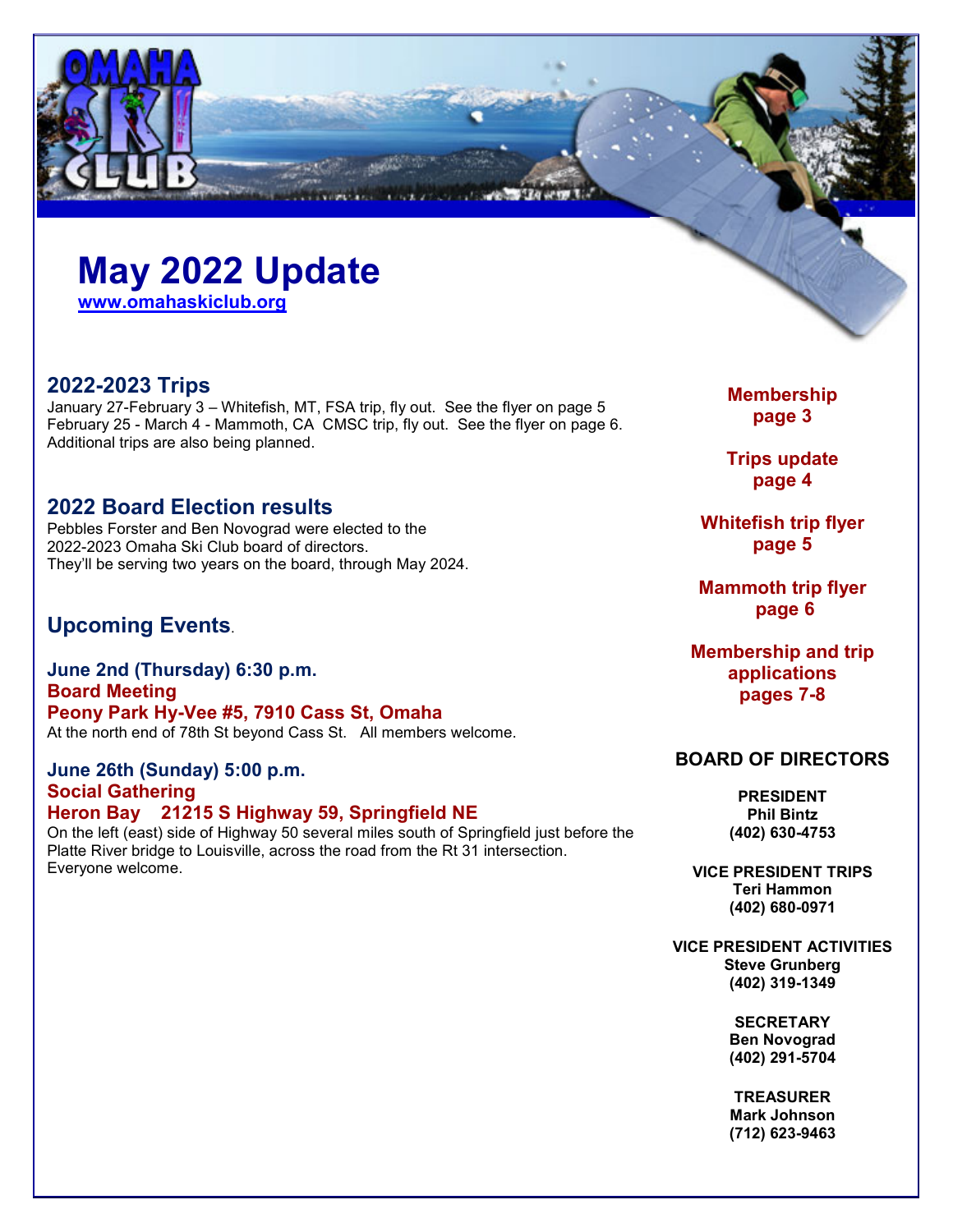### **COMMITTEES**

**MEMBERSHIP Teri Hammon (402) 680-0971** 

**NEWSLETTER Ben Novograd (402) 291-5704** 

**RACE Phil Bintz (402) 630-4753**

**FLATLAND SKI ASSOC. Rep. Teri Hammon (402) 680-0971**

> **PUBLIC RELATIONS Steve Grunberg (402) 319-1349**

> > **WEBSITE Ben Novograd (402) 291-5704**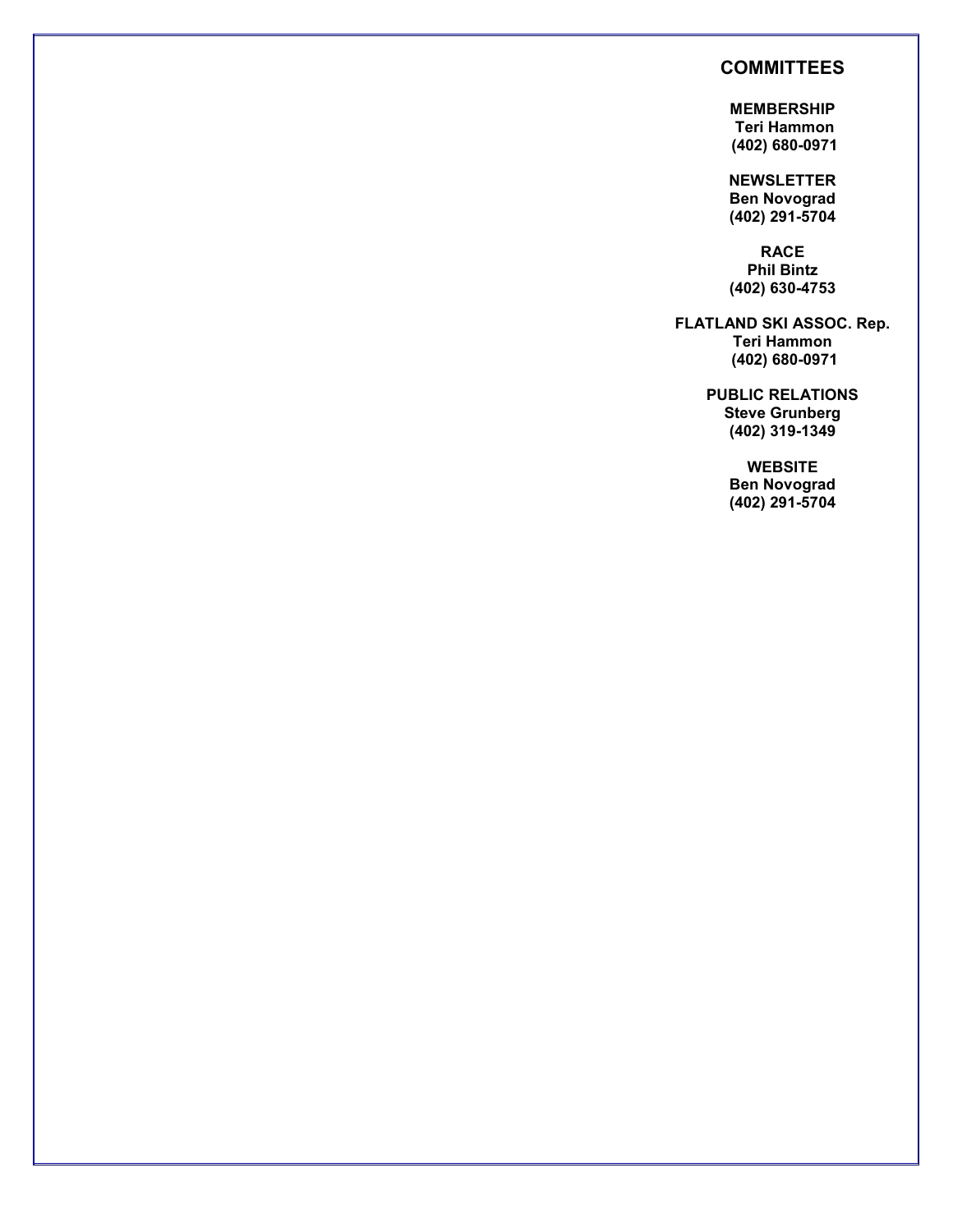Membership

### **Did you know….**

Membership renewal time for the 2022-2023 season is here!

Membership dues of \$22 single and \$25 family increase on October 1st each year. Get your dues paid early and save \$\$.

If you recruit a new member who joins our club, you will receive a \$25 trip voucher that you can use for your trip. We would like our members to recruit new members and grow our club! The more the merrier!

Your dues pay for mailing costs, Election Party food and non-alcoholic drinks, website fees and operating expenses.

We are a member of the Chicago Metropolitan Ski Council (CMSC). Being a part of this Council allows us to offer the Chicago Week trip to our members, such as the Mammoth 2023 CMSC Week. It gives us access to trips that other CMSC clubs offer and allows other CMSC clubs access to our trips. Visit their website at skicmsc.com where you can find the magazine Ski & Ride Club Guide, both current and past issues; trip and club information; CMSC News; calendar of events and general information.

We are also a member of the Flatlands Ski Association (FSA). Being a part of this nine-club association allows us to offer the FSA trips, such as Telluride 2022 and Whitefish 2023. When we participate with large numbers, we can offer discounts on lift tickets and lodging and have great parties! Visit the website at https://sites.google.com/site/flatlandskiassociation/home. On this site, you will find race results, the FSA schedule, photo gallery, and other information related to FSA.

### **Thank you to those who have already submitted your renewals!**

**Harvey & Loretta Sloup Jamie & Simon Lewis Mark & Dee McCracken Steven & Evelyn Hosch Ellen & Pebbles Forster Brian & Cindy Moore Robert & Karen Waltermire Patrick Connelly El Siebert Mark Storz Cynthia Girth (Reciprocal membership) Candice Girth (Reciprocal membership)** 

Teri Hammon Membership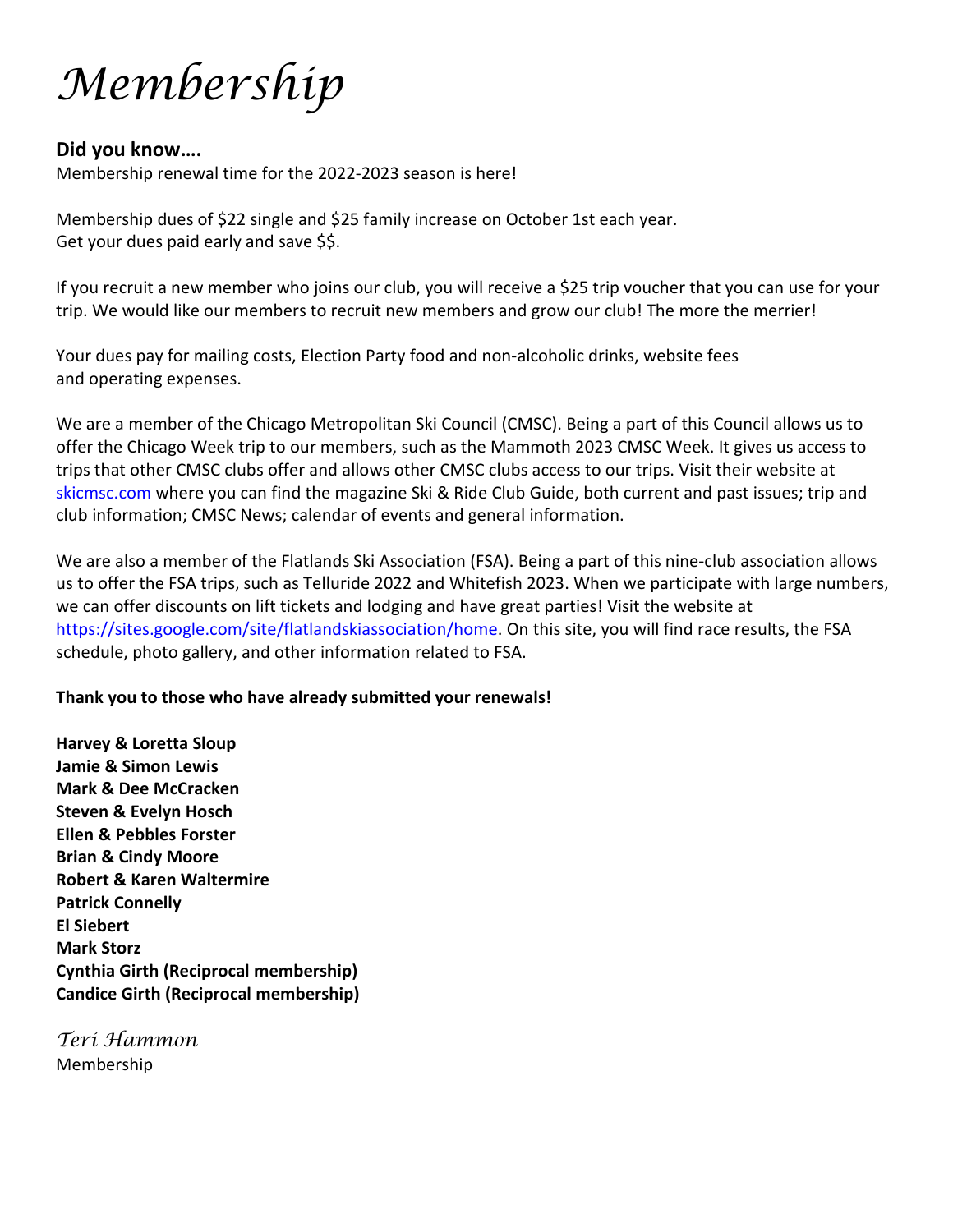# Trips Update May 2022

**We have successfully completed our trips for the season. Time to start planning and organizing the trips for next year. I did attend the Mountain Travel Symposium in April and have some great ideas for future trips! I have also updated the Trip Application to give you more room to write and to ask you one important question…" Do you prefer to fly? (If offered)" I just need a yes or no. The other new item on this form is your IKON or EPIC pass number. I know you will not be able to list this at the time you sign-up for the trip, but it will be necessary for some of the trips.** 

**We have the middle of the season covered and those trips have been posted. We are going to Whitefish with the Flatlands Ski Association (FSA). The nice thing about staying at the Lodge at Whitefish…All of our functions are held there! We have** *SEVENTEEN* **sign-ups so far! We are half full. I cannot stress this enough-***Please sign-up EARLY!* **You will get tired of me saying that, but we are holding 34 spots. Sounds like a lot now, but as time goes on, we will need to drop rooms by the first of October. As we learned from the Telluride trip,** *we may NOT get them back***. (This looks like the case for Whitefish also) Our group was fortunate to get these rooms early. Also, we have reciprocal membership with other FSA clubs. What that means, is that they can also sign-up for our rooming. I am trying to get group airfare, IF we get at least 10 members who wish to fly. The group airfare may or may not be cheaper than obtaining your own (according to tour operators). We have to get this organized as soon as possible. The Lodge at Whitefish does provide transfers for individuals obtaining their own air. The sooner you sign-up, the sooner we can work on the details, but need at least 10 people who wish to fly in order to get group pricing.** 

**The other trip that has been announced, is our trip to Mammoth Mountain, CA. This is the Chicago Metropolitan Ski Council's (CMSC) ski week trip. This means great parties and lots of fun. I will have the updated trips flyer soon. I have 12 spots and 4 people signed up. I hope we have a few from the Cornhusker Ski Club join us. Since we travel so far for this trip, we will try to get airfare, or you will get your own airfare (which has been cheaper than group air lately, according to our tour operators). I will have the final details soon and what the Chicago air schedules and transfers will be. We are staying at the Juniper Springs Condos, 2 bedroom-2 bath condos. If you have Mammoth on your bucket list, signup early.** 

**We will offer one or two early/late trips to be determined. We are working on finding deals for these trips. More information soon!** 

**I hope you will be able to join us in Whitefish or Mammoth! Sign-up EARLY! We are taking trip applications and deposits now!** 

**Teri Hammon Vice President of Trips Omaha Ski Club**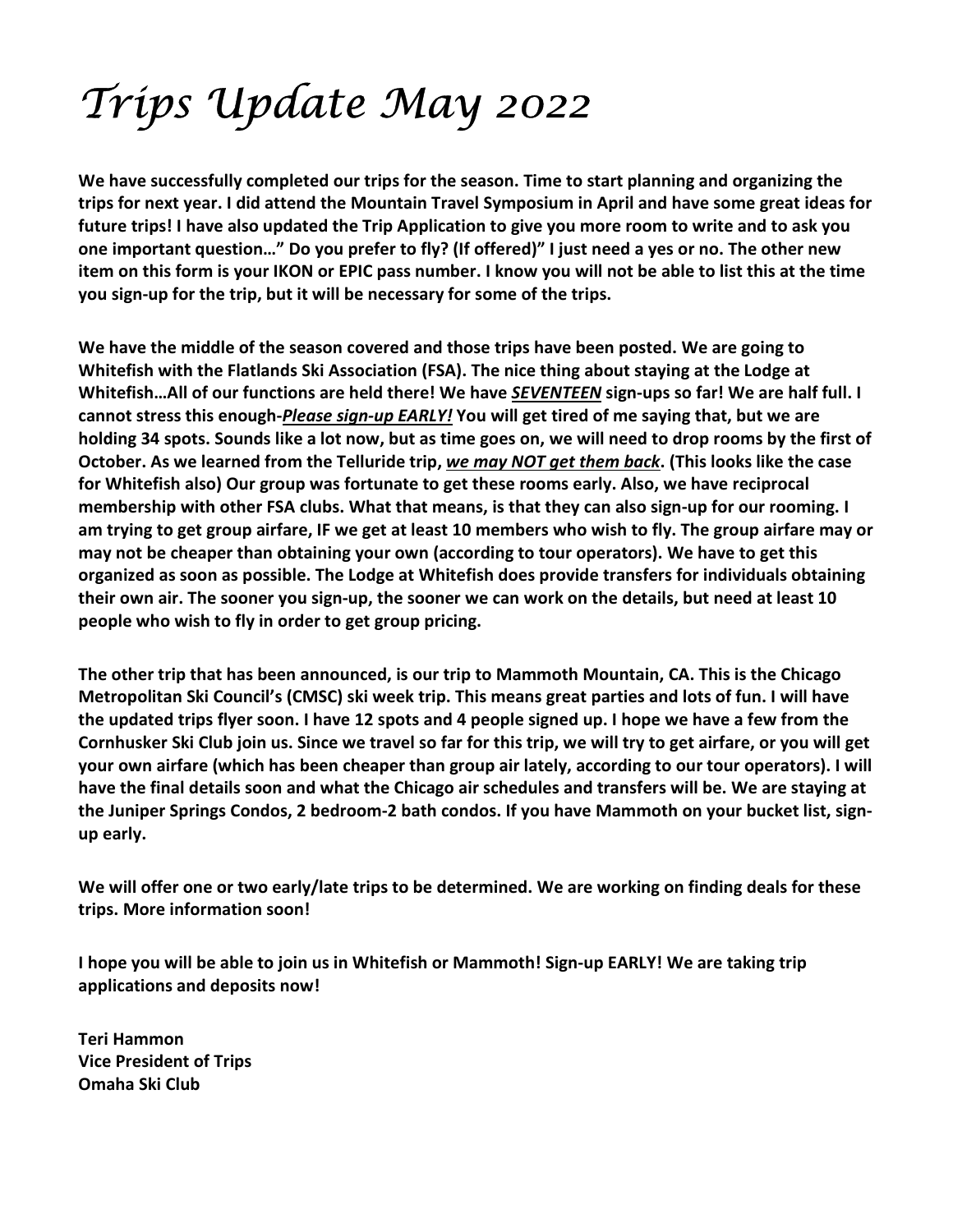



- **7 nights lodging at the Lodge at Whitefish** in 2 bed/2 bath Lakefront condos. Lakefront hot tub and an indoor pool and hot tub. Complementary snowshoes, free parking and free Wi-Fi. Check-in is 4 PM; Check-out is 11 AM.
- **Social gathering** hosted by the trip captain
- **FSA Welcome Party** at the Lodge at Whitefish
- **Racing** for those who want to participate-participation is optional but encouraged!
- **FSA Awards Banquet** at the Lodge at Whitefish
- **AIRFARE/TRANSFERS/PORTERAGE-***PLEASE SPECIFY IF YOU WILL BE FLYING AND NEED AIR ON YOUR TRIP APPLICATION.* We will get group airfare pricing when there are 10 or more wanting airfare.

(this is not included in the base pricing)

- **Lift tickets (not included in base pricing)**  196.80 Adult **4** of 7 day lift ticket 246.00 Adult **5** of 7 day lift ticket 295.20 Adult **6** of 7 day lift ticket 168.00 Senior 64-69/teen 13-18 **4** of 7 day lift ticket 210.00 Senior 64-69/teen 13-18 **5** of 7 day lift ticket 252.00 Senior 64-69/teen 13-18 **6** of 7 day lift ticket 62.40 70+ Senior **4** of 7 day lift ticket 78.00 70+ Senior **5** of 7 day lift ticket 93.60 70+ Senior **6** of 7 day lift ticket
- **FSA Tee shirts (optional)** may be preordered. Pricing TBD

**Trip Captain: Teri Hammon Phone: 402-680-0971 Email: dragonsrock@cox.net**

**Membership is required in either the Omaha Ski Club or one of our reciprocal membership clubs. No additional dues will be required.** 

**Payment Schedule: Due at signing (now): \$100 August 1, 2022: \$250 September 1, 2022: \$250 October 1, 2022: \$250 November 1, 2022: remaining balance plus optional items** 

**Mail Payments to: Omaha Ski Club, PO Box 3104, Omaha NE 68103-0104** 

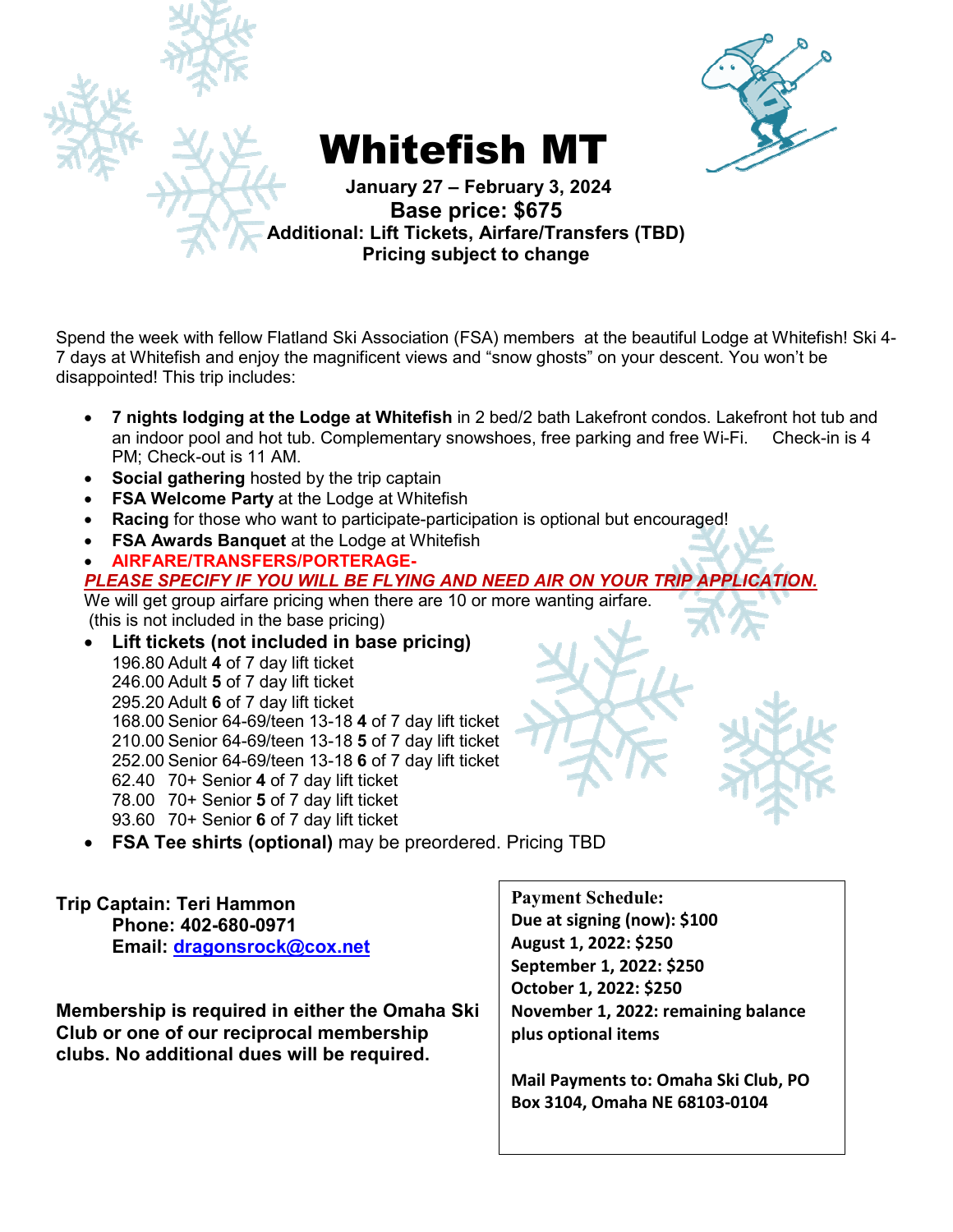

# **CMSC Chicago Week 2023 at Mammoth! February 25-March 4, 2023**

**Only 12 spots available** 



*Cost:* **\$1720 Adult with 5-day Lift Ticket NO air/transfers; \$1652 Senior (65-79) with 5-day Lift Ticket NO air/transfers; \$1342 Adult/Senior (NO air/transfer NO lift ticket-IKON Pass, 80+, NON skiers); (Pricing subject to change)** 

**Join the Omaha Ski Club as we venture to Mammoth Mountain CA to join the Chicago Metropolitan Ski Council (CMSC) for some fun days skiing and partying. Mammoth Mountain Ski Resort boasts the highest summit elevation in the state of California at 11,053 ft. It also averages an impressive 400 inches of annual snowfall for one of the longest ski seasons in the state that can sometimes last well into the summer as late as July and August, weather permitting. Located in the southwest corner of the volcanic Long Valley Caldera on the eastern edge of California's Sierra Nevada Mountain Range, Mammoth Mountain lives up to its name by offering more than 3,500 skiable acres, a 3,100 ft. vertical drop and enough beautiful terrain for all levels of skiers/riders. This trip includes:** 

- **Seven nights lodging at The Juniper Springs Condos, 2 bedroom/2 bath condos**
- **5-day lift tickets (not required if you are an IKON Pass holder or over 80+ years old) (see pricing above for 65– 79 year-old)**
- **Welcome reception**
- **Mountain Tours available**
- **Race**
- **Pub Crawl**
- **Après Ski Parties**
- **Dinner Banquet with music and dancing**
- **CMSC event credential**
- **(Optional) Additional 6th day lift ticket: \$76 Adult, \$62 Senior (65-79), 80+ ski free.**

**CMSC is flying into Mammoth Lakes (MMH) which is 30 minutes from the resort. They are also using Reno NV (RNO) airport which is 2.5 hours from the resort. The above prices DO NOT include airfare or transfers at this time. Pricing for transfers has not been determined yet, nor have the arrival times for the CMSC arrivals.**

## **Trip Captain: Teri Hammon Phone: 402-680-0971**

 **Email: dragonsrock@cox.net**

**Membership is required in either the Omaha Ski Club or one of our reciprocal membership clubs. No additional dues will be required. Prices subject to change. THIS A IS PRELIMINARY TRIP FLYER. THE FINAL COPY WILL SHOW ALL PRICING WITH AND WITHOUT LIFT TICKETS. THE FINAL COPY WILL BE POSTED AT THE END OF JUNE.** 

**Payment Schedule: Due at signing (now): \$100 September 1, 2022: \$350 October 1, 2022: \$350 November 1, 2022: \$250 December 1, 2022: \$350 + optional items January 1, 2023: \$280 or remaining balance Mail Payments to: Omaha Ski Club, PO Box 3104, Omaha NE 68103-0104**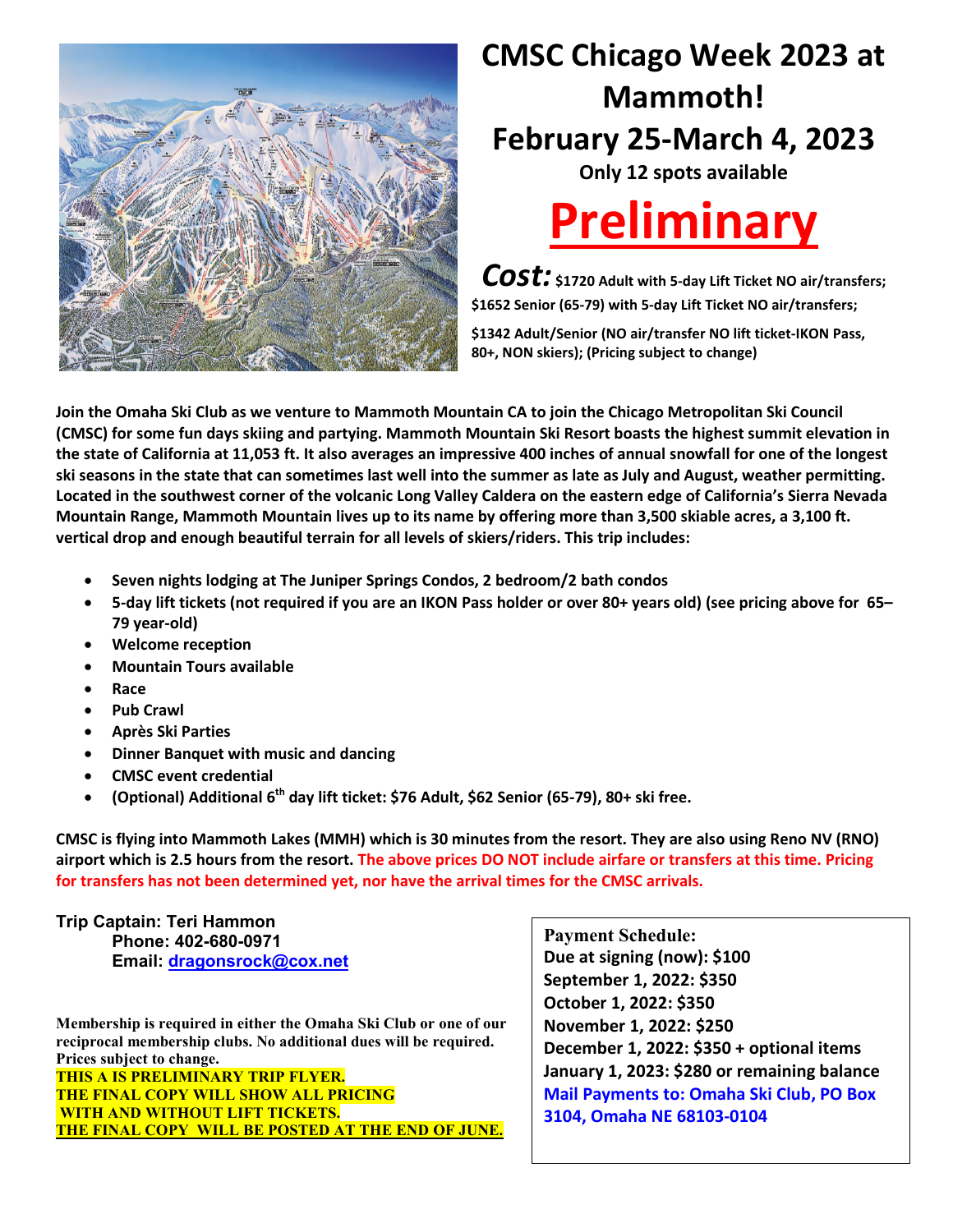### **OMAHA SKI CLUB MEMBERSHIP APPLICATION JUNE 2022 – MAY 2023**

MEMBERSHIP STATUS: \_\_\_ NEW \_\_\_\_\_ RENEWAL FAMILY \$25 (\$30 if paid after September 30, 2022) SINGLE \$22\_\_\_\_\_ (\$27 if paid after September 30, 2022) *MEMBER INFORMATION* - - - *PLEASE PRINT CLEARLY* Name: \_\_\_\_\_\_\_\_\_\_\_\_\_\_\_\_\_\_\_\_\_\_\_\_\_\_\_\_\_\_\_\_\_\_\_\_\_\_\_\_\_\_\_\_ Spouse: \_\_\_\_\_\_\_\_\_\_\_\_\_\_\_\_\_\_\_\_\_\_\_\_\_\_\_\_\_\_\_\_\_\_\_\_\_\_\_\_ Street Address: \_\_\_\_\_\_\_\_\_\_\_\_\_\_\_\_\_\_\_\_\_\_\_\_\_\_\_\_\_\_\_\_\_\_\_\_\_ City: \_\_\_\_\_\_\_\_\_\_\_\_\_\_\_\_\_\_ State: \_\_\_\_ Zip: \_\_\_\_\_\_\_\_\_ Home Phone: (\_\_\_\_\_\_) Alternate Phone: (\_\_\_\_\_\_) Email Address: \_\_\_\_\_\_\_\_\_\_\_\_\_\_\_\_\_\_\_\_\_\_\_\_\_\_\_\_\_\_\_\_\_\_\_\_\_\_\_\_\_\_\_\_\_\_\_\_\_\_\_\_\_\_\_\_\_\_\_\_\_\_\_\_\_\_\_ Check this box  $\Box$  if you are 21 years or older. For family membership, list all dependent minors on back of application. If new member, how did you hear about the club? \_\_\_\_\_\_\_\_\_\_\_\_\_\_\_\_\_\_\_\_\_\_\_\_\_\_\_\_\_\_\_\_\_\_\_\_\_\_\_\_\_\_\_\_\_\_\_\_\_\_\_\_\_\_\_\_\_\_ Ski/Snowboard destinations you're interested in:  $\overline{\phantom{a}}$ 

| Activities you're interested in: Biking | Bowling | <b>Dinners</b> | Other         |
|-----------------------------------------|---------|----------------|---------------|
|                                         |         |                | (please list) |
| Other Interests: (please list)          |         |                |               |

**NOTE:** BY SIGNING THIS APPLICATION I RELIEVE THE OMAHA SKI CLUB, INC. (OSC) OF ANY RESPONSIBILITY FOR ACCIDENT OR INJURY I INCUR WHILE PARTICIPATING IN ANY OSC ACTIVITIES. I ALSO CERTIFY THAT I AM OF LEGAL DRINKING AGE IN THE STATE OF NEBRASKA.

| <b>SIGNATURE</b> |  |                            |     | <b>DATE</b> |     |  |
|------------------|--|----------------------------|-----|-------------|-----|--|
|                  |  | (Must be signed and dated) |     |             |     |  |
| [OSC USE ONLY]   |  | MEMBERSHIP NO.             | -BD | ГR          | NL. |  |

Mail to: Omaha Ski Club, P.O. Box 3104, Omaha, NE 68103-0104